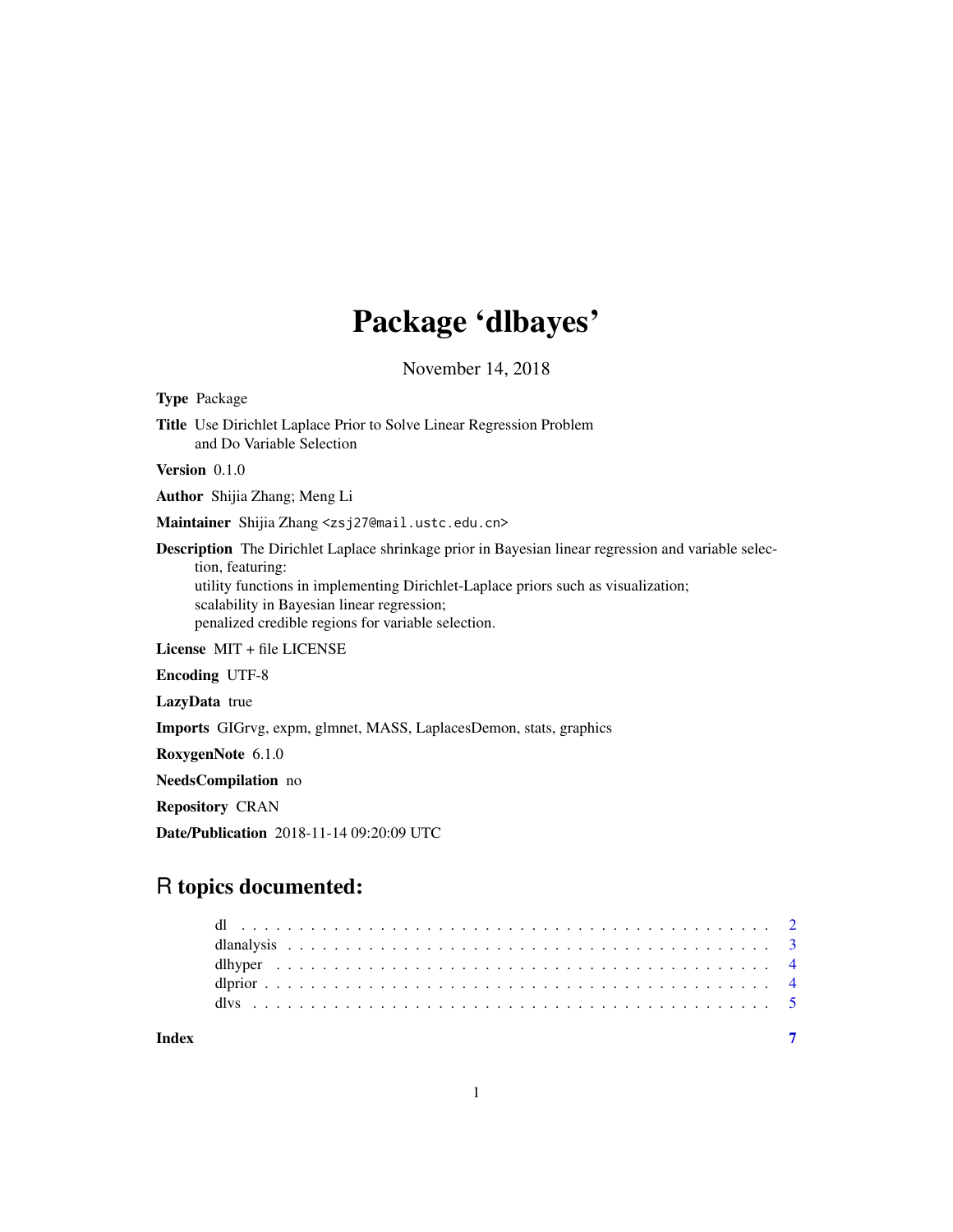<span id="page-1-0"></span>dl *Implement the Dirichlet Laplace shrinkage prior in Bayesian linear regression*

#### Description

This function is the baysian linear regression version of the algorithm proposed in Bhattacharya et al. (2015). The function is fast because we use fast sampling method compute posterior samples. The method proposed in Bhattacharya et al. (2015) is used in the second step perfectly solving the large p problem. The local shrinkage controlling parameter psi\_j are updated via a slice sampling scheme given by Polson et al. (2014). And the parameters phi\_j have various inverse gaussian distribution. We generate variates with transformation into multiple roots by Michael et al. (1976).

#### Usage

 $dl(x, y, burn = 5000, nmc = 5000, thin = 1, hyper = 1/2)$ 

#### **Arguments**

| x     | input matrix, each row is an observation vector, dimension n*p.                                                                                                                                                                                                                                                                                                             |
|-------|-----------------------------------------------------------------------------------------------------------------------------------------------------------------------------------------------------------------------------------------------------------------------------------------------------------------------------------------------------------------------------|
| У     | Response variable, a n <sup>*1</sup> vector.                                                                                                                                                                                                                                                                                                                                |
| burn  | Number of burn-in MCMC samples. Default is 5000.                                                                                                                                                                                                                                                                                                                            |
| nmc   | Number of posterior draws to be saved. Default is 5000.                                                                                                                                                                                                                                                                                                                     |
| thin  | Thinning parameter of the chain. Default is 1 means no thinning.                                                                                                                                                                                                                                                                                                            |
| hyper | The value of hyperparameter in the prior, can be $[1/\max(n,p),1/2]$ . It controls<br>local shrinkage scales through psi. Small values of hyperparameter would lead<br>most of the result close to zero; while large values allow small singularity at<br>zero. We give a method and a function to tuning this parameter. See the function<br>called "dlhyper" for details. |

#### Value

betamatrix Posterior samples of beta. A large matrix (nmc/thin)\*p

#### Examples

```
{
p=50
n=5
#generate x
x=matrix(rnorm(n*p),nrow=n)
#generate beta
beta=c(rep(0,10),runif(n=5,min=-1,max=1),rep(0,10),runif(n=5,min=-1,max=1),rep(0,p-30))
#generate y
y=x%*%beta+rnorm(n)
hyper=dlhyper(x,y)
dlresult=dl(x,y,hyper=hyper)}
```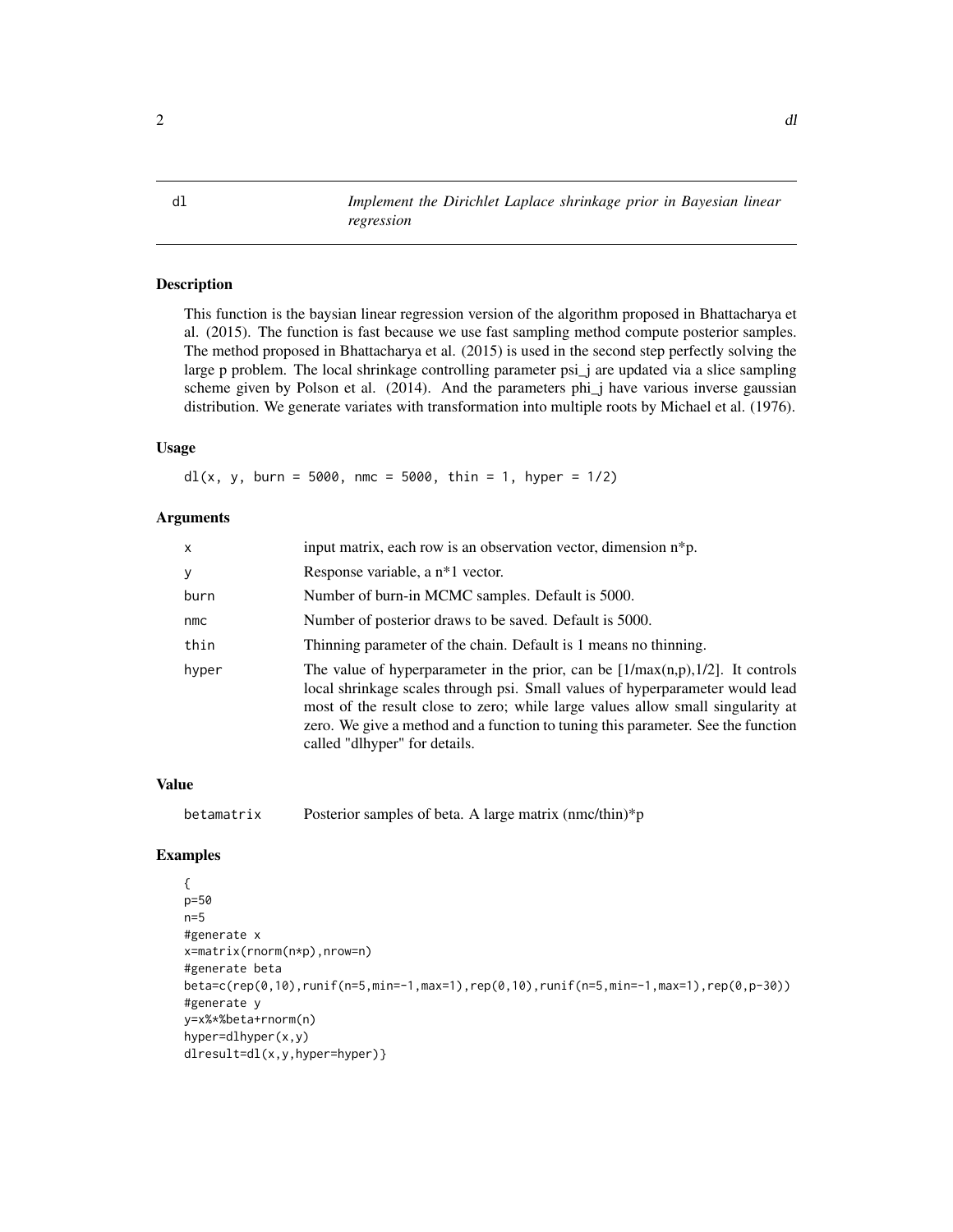<span id="page-2-0"></span>dlanalysis *dlanalysis*

#### Description

This is a function that analyse the MCMC sampling result by computing the posterior mean, median and credible intervals

#### Usage

dlanalysis(dlresult, alpha = 0.05)

#### Arguments

| dlresult | Posterior samples of beta. A large matrix $(mmclthin)*p$                                                      |
|----------|---------------------------------------------------------------------------------------------------------------|
| alpha    | Level for the credible intervals. For example, the default is alpha $= 0.05$ means<br>95\% credible intervals |

#### Value

| betamean   | Posterior mean of beta, a p*1 vector.       |
|------------|---------------------------------------------|
| LeftCI     | The left bounds of the credible intervals.  |
| RightCI    | The right bounds of the credible intervals. |
| betamedian | Posterior median of Beta, a p*1 vector.     |

#### Examples

```
p=50
n=5
#generate x
x=matrix(rnorm(n*p),nrow=n)
#generate beta
beta=c(rep(0,10),runif(n=5,min=-1,max=1),rep(0,10),runif(n=5,min=-1,max=1),rep(0,p-30))
#generate y
y=x%*%beta+rnorm(n)
hyper=dlhyper(x,y)
dlresult=dl(x,y,hyper=hyper)
da=dlanalysis(dlresult,alpha=0.05)
da$betamean
da$betamedian
da$LeftCI
da$RightCI
```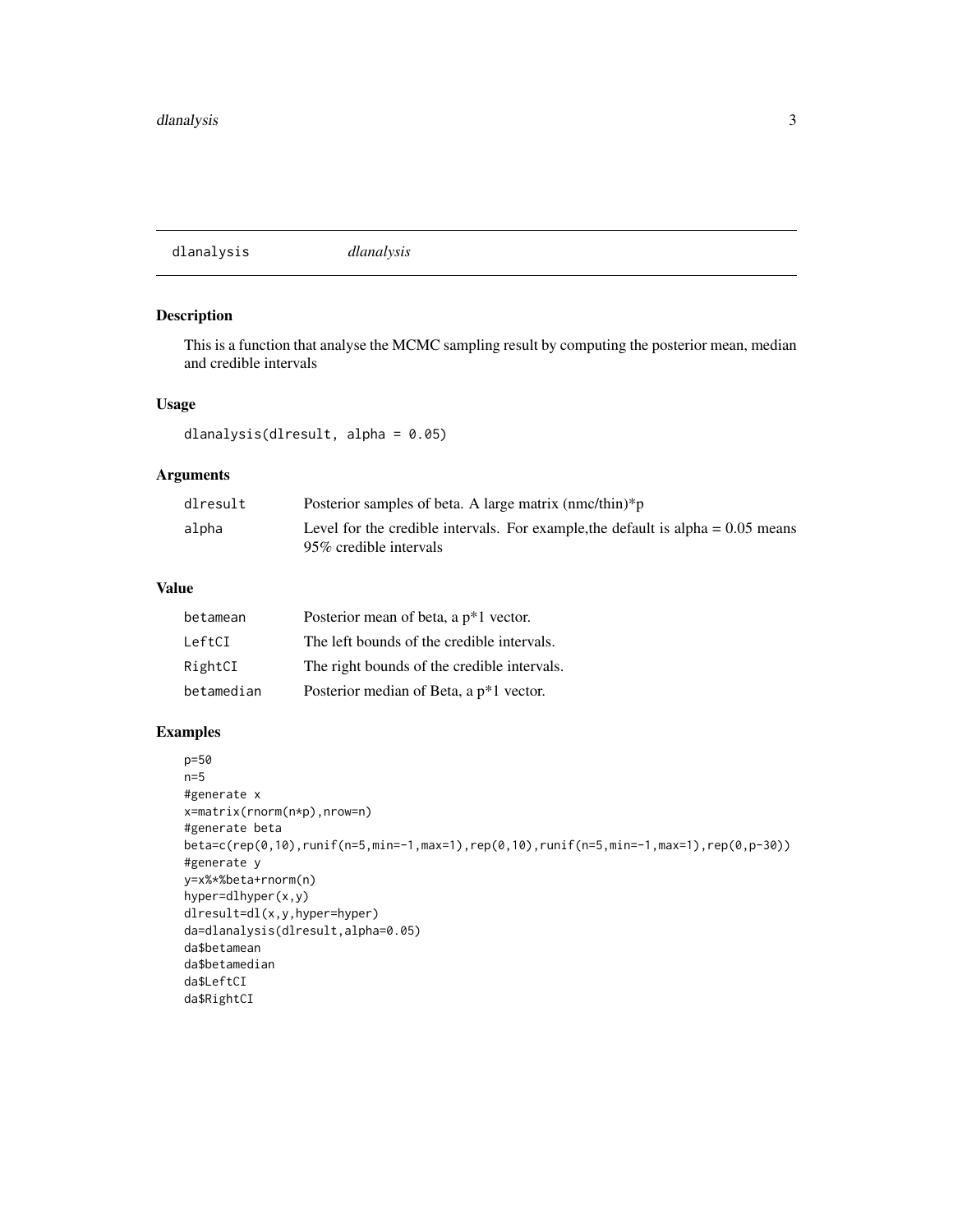<span id="page-3-0"></span>

#### Description

This function is to tune the value of hyperparameter in the prior, which can be  $[1/\max(n,p),1/2]$ . We use the method proposed by Zhang et al. (2018). This method tune the hyperparameter by incorporating a prior on R^2. And they give a direct way to minimize KL directed divergence for special condition.

#### Usage

dlhyper(x, y)

#### Arguments

| X | input matrix, each row is an observation vector, dimension $n^*p$ . Same as the<br>argument in dimain |
|---|-------------------------------------------------------------------------------------------------------|
|   | Response variable, a $n*1$ vector. Same as the argument in dlmain                                     |

#### Value

| hyper |  |  |  |  |  | A value that can use in the following posterior computation |
|-------|--|--|--|--|--|-------------------------------------------------------------|
|-------|--|--|--|--|--|-------------------------------------------------------------|

#### Examples

```
p=50
n=6
#generate x
x=matrix(rnorm(n*p),nrow=n)
#generate beta
beta=c(rep(0,10),runif(n=5,min=-1,max=1),rep(0,10),runif(n=5,min=-1,max=1),rep(0,p-30))
#generate y
y=x%*%beta+rnorm(n)
hyper=dlhyper(x,y)
```
dlprior *Title Simulate the dirichlet laplace shrinkage prior*

#### Description

This function generates random deviates from dirichlet laplace shrinkage prior and can plot the distribution function.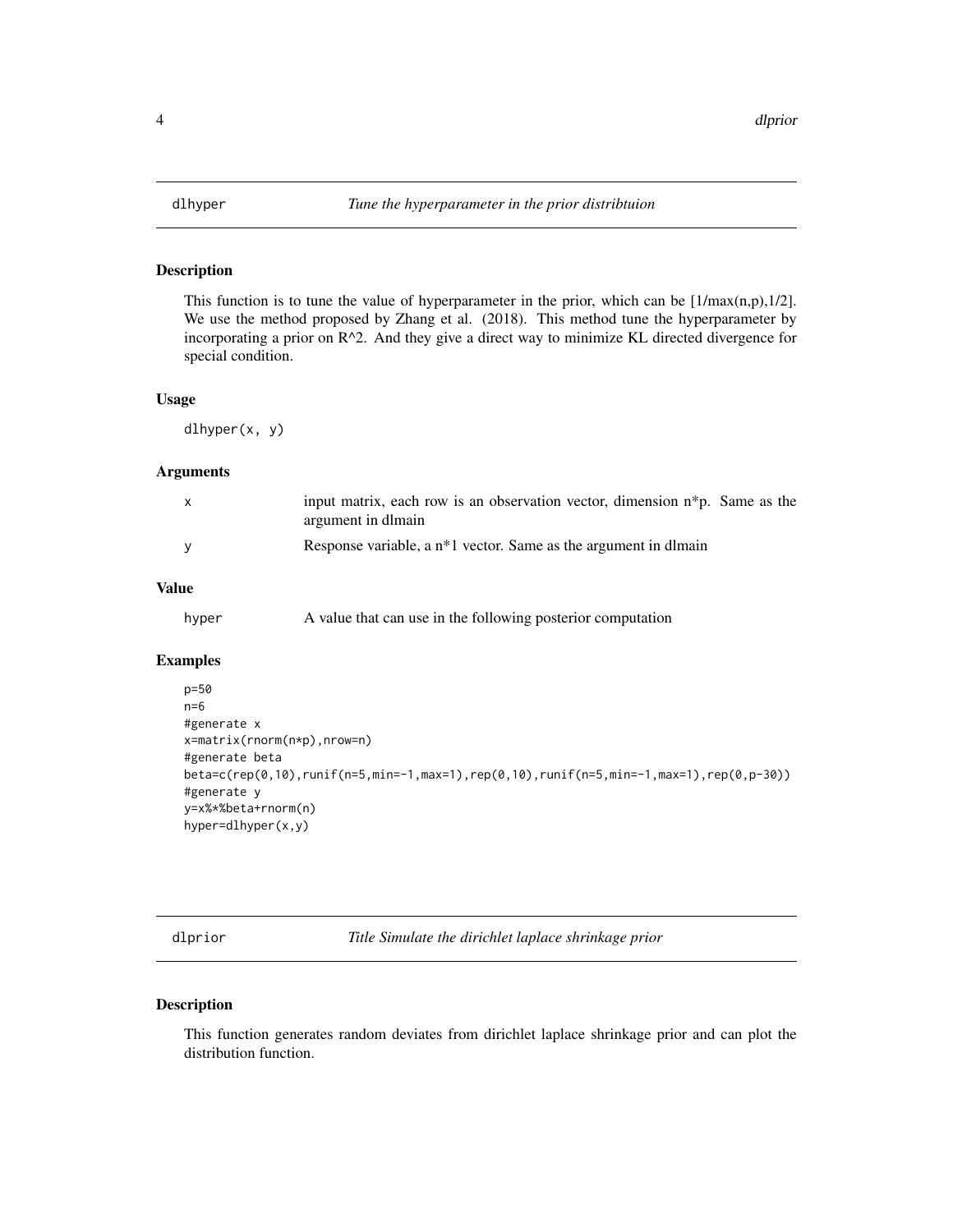<span id="page-4-0"></span>dlvs 5

## Usage

```
dlprior(hyper = 1/2, p = 1e+05, plt = TRUE, min = -5, max = 5,
  sigma = 1)
```
#### Arguments

| hyper | important hyperparameter that related to posterior shrinkage scales and prior<br>distribution |
|-------|-----------------------------------------------------------------------------------------------|
| p     | number of observations                                                                        |
| plt   | whether to plot the dirichlet laplace prior. default TRUE means plot the distri-<br>bution    |
| min   | left point of the plot graph                                                                  |
| max   | right point of the plot graph                                                                 |
| sigma | the value equals to normal noises' standard deviations                                        |
|       |                                                                                               |

### Value

| beta |  |  |  |  |  |  | A $p*1$ vector. p observations from the distribution |  |
|------|--|--|--|--|--|--|------------------------------------------------------|--|
|------|--|--|--|--|--|--|------------------------------------------------------|--|

#### Examples

{theta=dlprior(hyper=1/2,p=100000,plt=TRUE,min=-5,max=5,sigma=1)}

Title Do Bayesian variable selection via penalized credible region

#### Description

This is a function using the algorithm doing variable selection via penalized credible interval proposed by Bondell et al. (2012). The computation of the proposed sequence is doing matrix computing and using existing LASSO software.

#### Usage

```
dlvs(dlresult)
```
#### Arguments

dlresult Posterior samples of beta. A large matrix (nmc/thin)\*p

## Value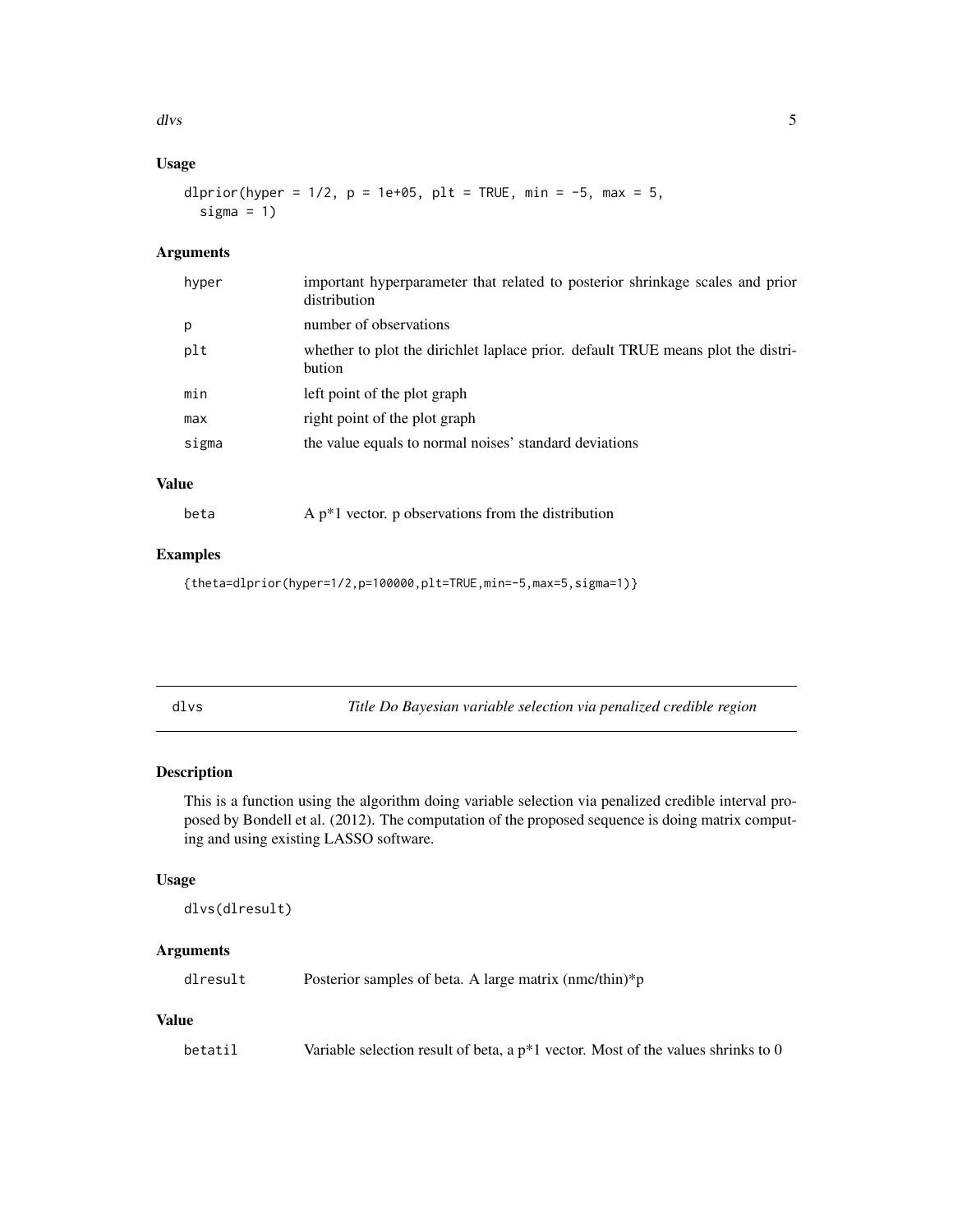```
{
p=30
n=5
#generate x
x=matrix(rnorm(n*p),nrow=n)
#generate beta
beta=c(rep(0,10),runif(n=5,min=-1,max=1),rep(0,10),runif(n=5,min=-1,max=1))
#generate y
y=x%*%beta+rnorm(n)
hyper=dlhyper(x,y)
dlresult=dl(x,y,hyper=hyper)
dlvs(dlresult)
}
```